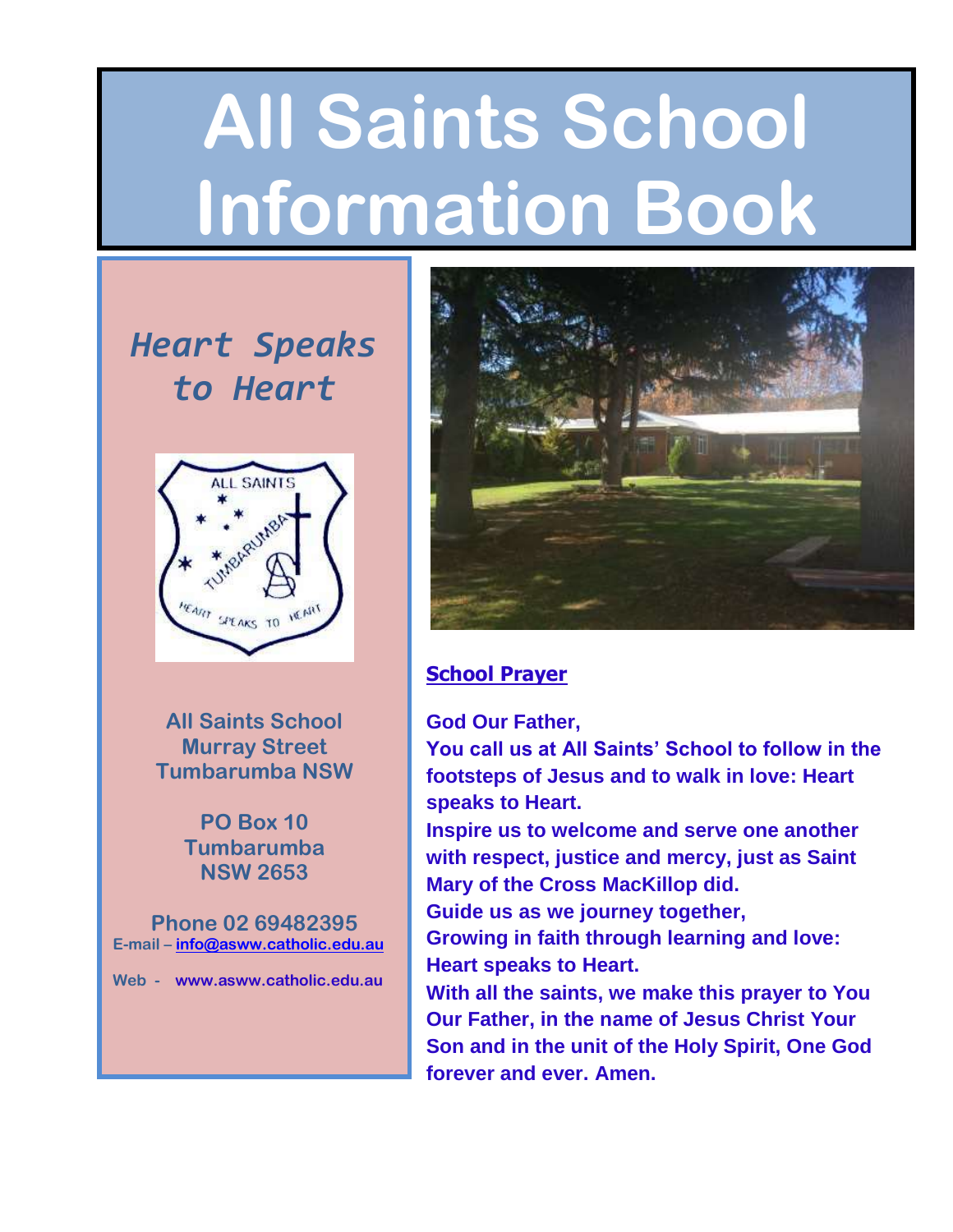# School Profile

**All Saints' Primary School, Tumbarumba is one of twenty seven primary schools in the Wagga Wagga Diocese and is under the direction of the Diocesan Catholic Schools Office.**

**All Saints' is foremost a Parish School and plays its part in the overall mission of the Church at Parish Level. The Parish Priest, Fr Thomas Brancik, has responsibility of the faith development of the children.**

**The principal is employed by the Diocesan Catholic School's Office and is responsible to it and the Parish Priest for the proper conduct of the school.**

Mr Shane Griffin in the current Principal of All Saints **Tumbarumba.**

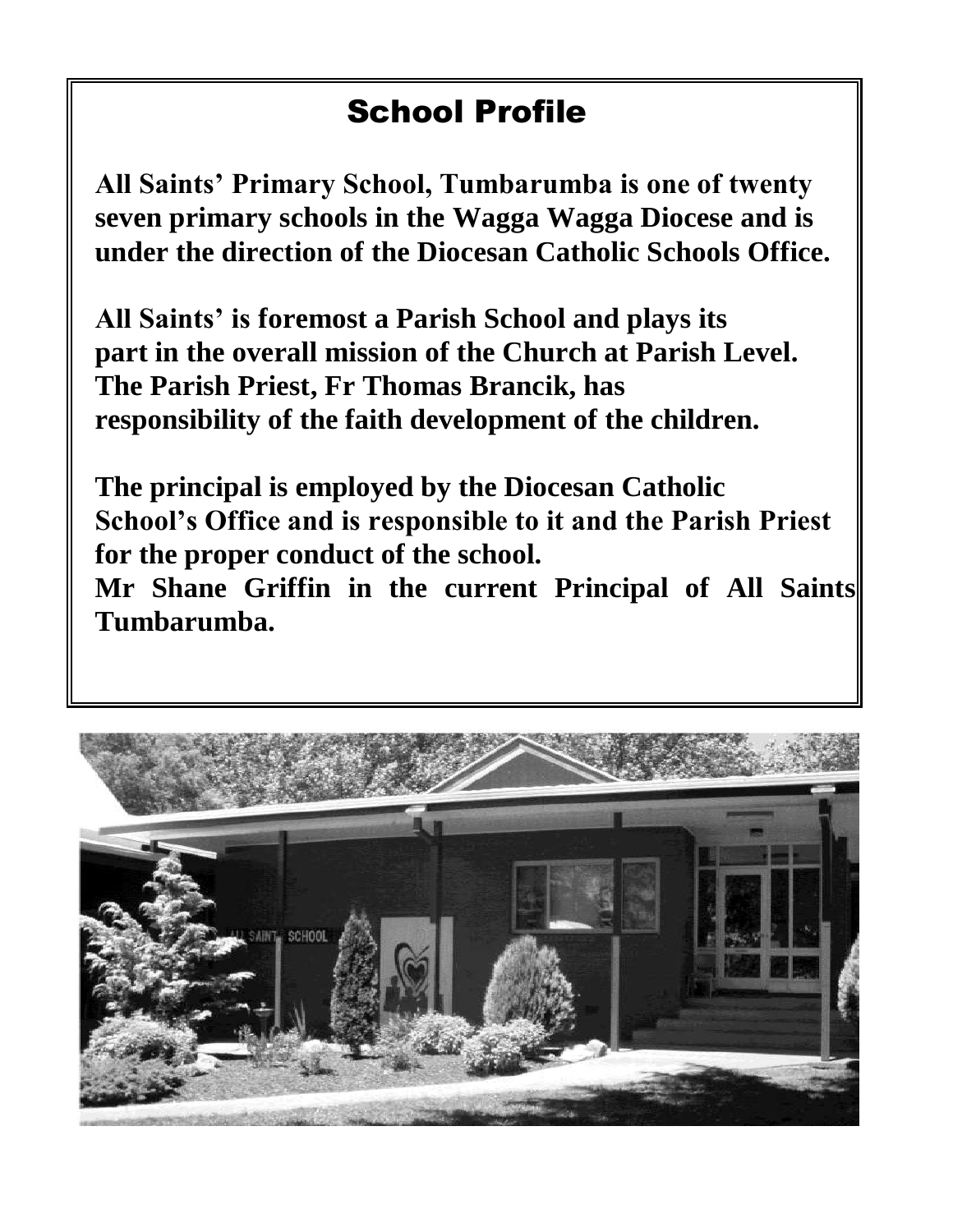All Saints' Primary School is a small, intimate, caring community and we extend a warm welcome to families and children. We see the family as very important at All Saints' and we strive every day to live our school motto, "HEART SPEAKS TO HEART".

#### **Why a Catholic School?**

Catholic schools are committed to: affirming the dignity of the individual; fostering and nurturing education, leadership and current trends; and meeting the challenge of making Christ a reality to all.

Catholic schools focus on Gospel Values and making them central to our living out our vision, with particular focus on Jesus' commandment of "Love one another as I have loved you."

With English, Mathematics and Religion Education are covered each day in class ..The aim of a Catholic School is to develop the whole child spiritually, physically, emotionally and academically.

#### **ALL SAINTS SCHOOL PRIDES ITS SELF ON CATERING FOR A DERVERSE RANGE OF LEARNERS**

#### **A***DDITIONAL SUPPORT AVAILABLE WITHIN ALL SAINTS SCHOOL*

- $\square$  Students who meet disability funding criteria are eligible for additional support to assist with their learning. Disability areas included Intellectual, Language, Vision, Hearing, Autism and Medical.
- □ Students from a Non English Speaking Background (NESB) may receive some support to assist in their Literacy learning at School.

Students whose heritage includes Aboriginal or Torres Strait Islander are also entitled to classroom support to assist with their learning.

#### *Information regarding the above areas of support is treated confidentially.*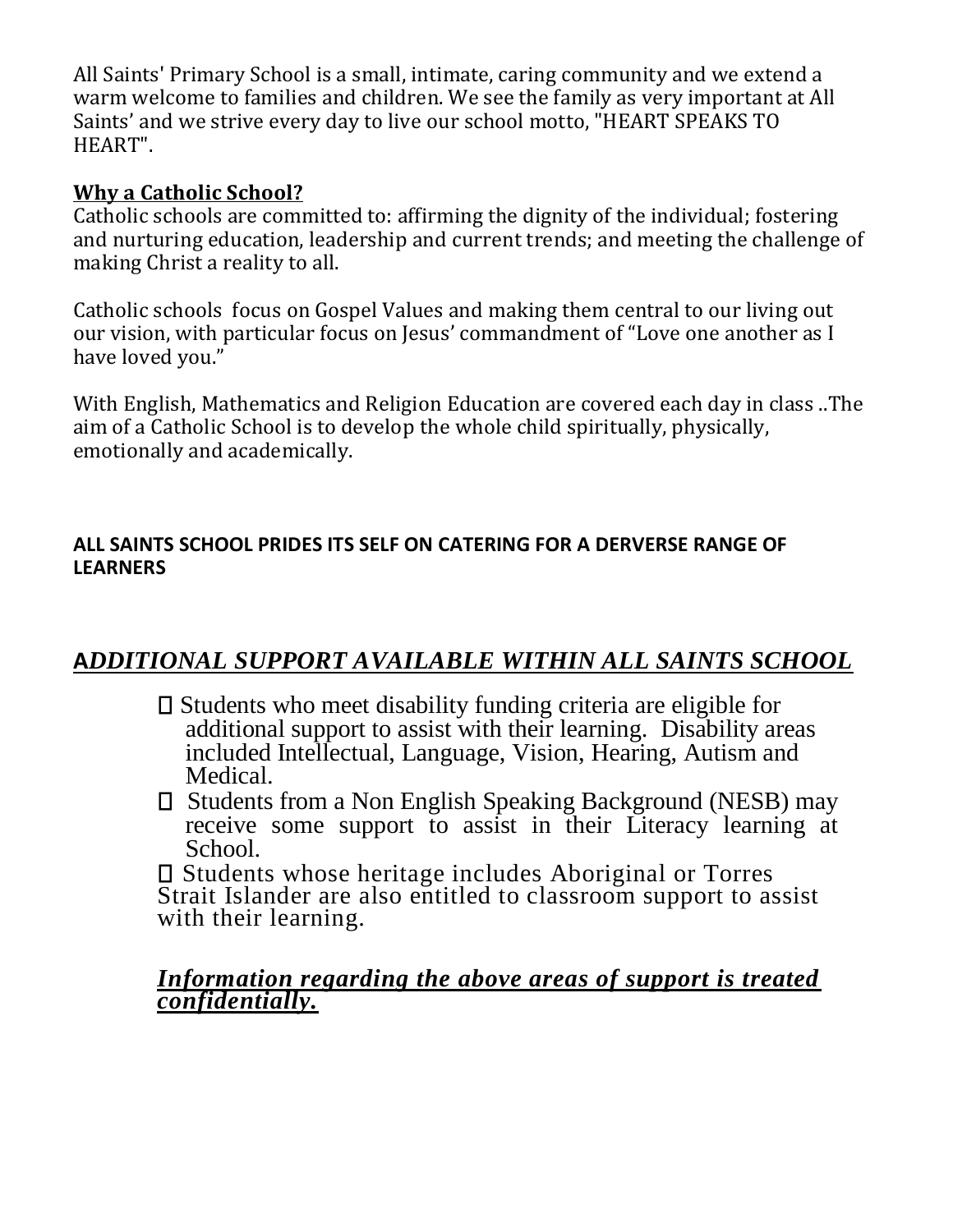## **ALL SAINTS SCHOOL TIMES**

**Please note teachers are only on duty in the morning at 8:40am, and during the afternoon until the buses leave.**

**Students should not be on the school grounds outside these times as they are unsupervised.**

| <b>Times</b> |
|--------------|
|--------------|

**Duty Teacher Begins at 8:40am.**

**School Begins at 9:00am.**

**Lunch Times 11:25 – 12pm.**

**Recess**

**1:30pm – 2:00pm.**

**School Ends 3:05pm**

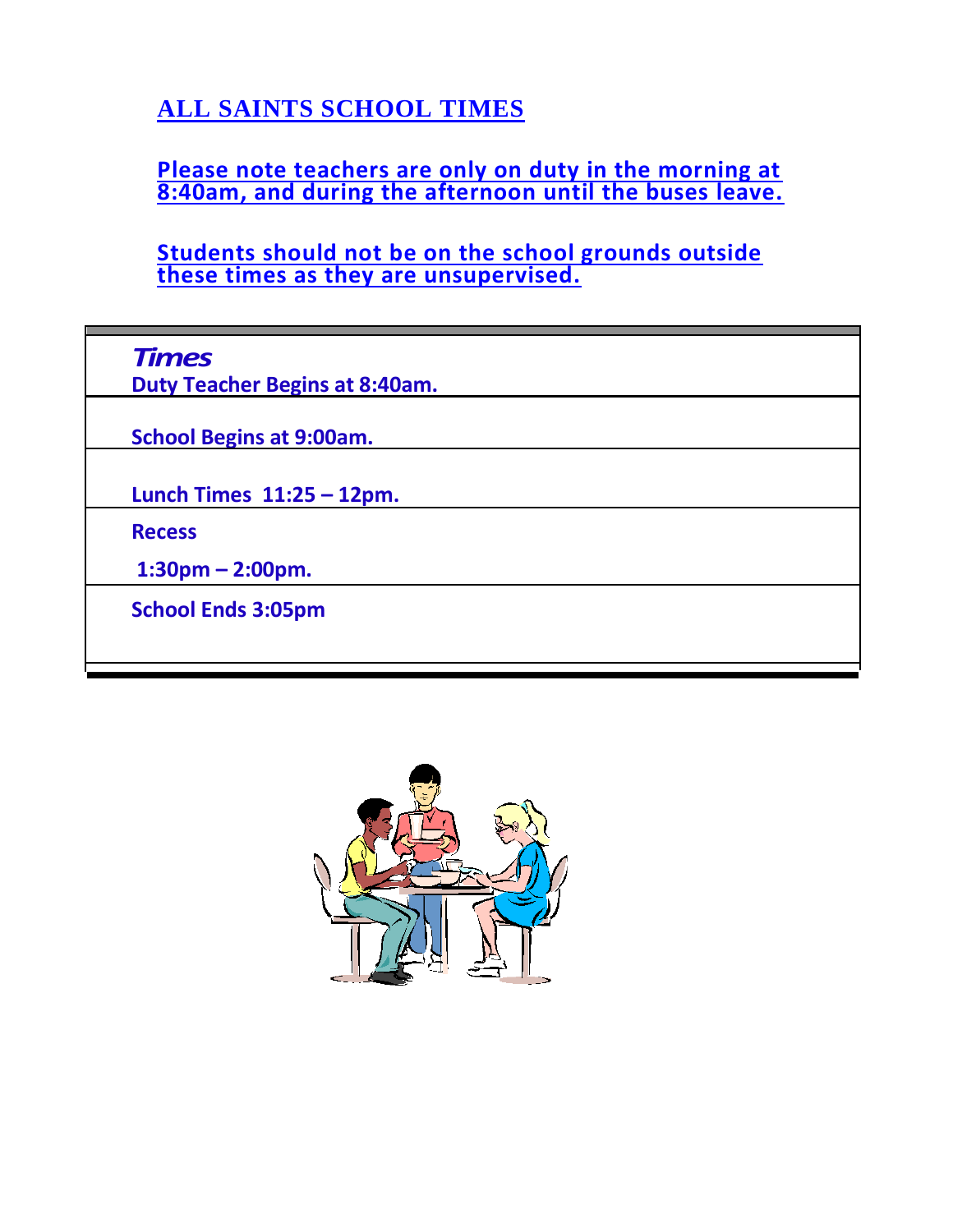#### **UNIFORMS**

\*Culottes \*Grey shorts with sky blue short sleeve shirt with Peter Pan collar

\*Plain white socks \*Grey socks \*Black School shoes \*Black School shoes

#### **Summer Uniform GIRLS. Summer Uniform BOYS.**

\*Action back dress \*Light blue button down cotton short sleeve shirt.

**Maroon plain V-neck woollen jumper, or Maroon half zip at neck polar fleece with collar both with school emblem. (available from school).**

| <b>Winter Uniform GIRLS</b>                                                         | <b>Winter Uniform BOYS</b>                                                         |  |
|-------------------------------------------------------------------------------------|------------------------------------------------------------------------------------|--|
| *Long/short sleeve sky<br>blue shirt with peter pan<br>collar or light blue skivvy  | *Light blue button down cotton long/short<br>sleeve shirt or light blue<br>skivvy. |  |
| *Tartan pinafore/pants<br>*Plain white socks/navy stockings<br>*Black school shoes. | *Grey trousers (not tracksuit)<br>*Grey socks, black school shoes.                 |  |

#### **Maroon plain V-neck woollen jumper, or Maroon half zip at neck polar fleece with school emblem (available from school )**

**AVAILABLE FOR PURCHASE FROM SCHOOL School Jackets for approx - \$68 School Hats either flap or wide brim - \$6.50 or \$8:50 each. School Navy Blue Beanies - \$5 each School Navy Blue Scarves - \$5 each School Tracksuits - \$58 each School Sports Shirts - \$43 Girls school shirts - \$21 (short sleeve) & \$23 (long sleeve)**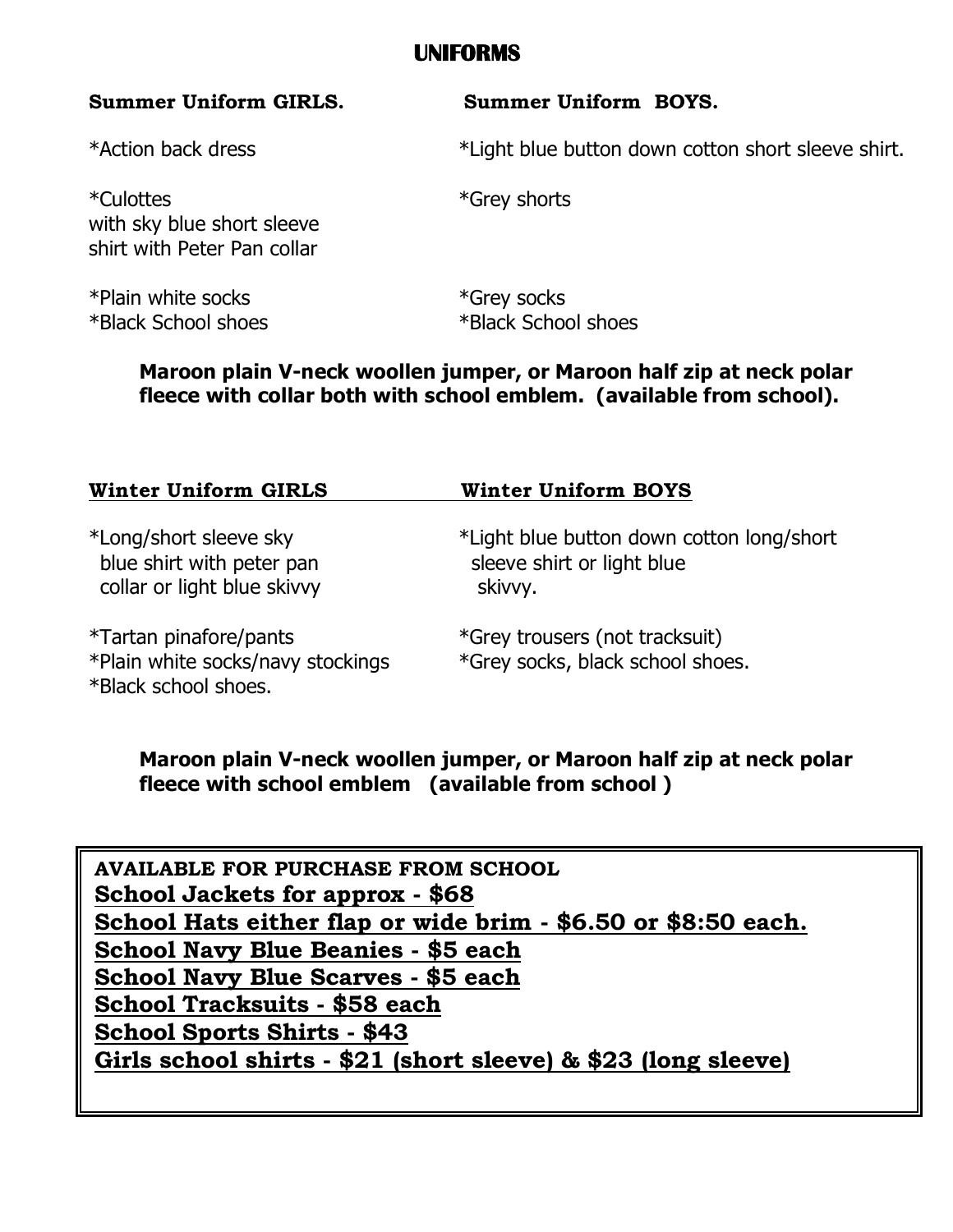### **Sports Uniform**

#### **GIRLS & BOYS**

\*Unisex School Sports Top and Shorts.

Available from the school office.

| *Plain white socks | *Plain white socks |  |
|--------------------|--------------------|--|
| *Joggers           | *Joggers           |  |

**FOR WINTER : School tracksuit. (available from the office).**

**Terms 1 & 4 school hats must be worn.**

**Terms 2 & 3 plain navy beanies may be worn.**

**Parents are asked to comply with this uniform policy. If everyone complies it means we all support each other and the uniform remains a way of children displaying pride in our school.**

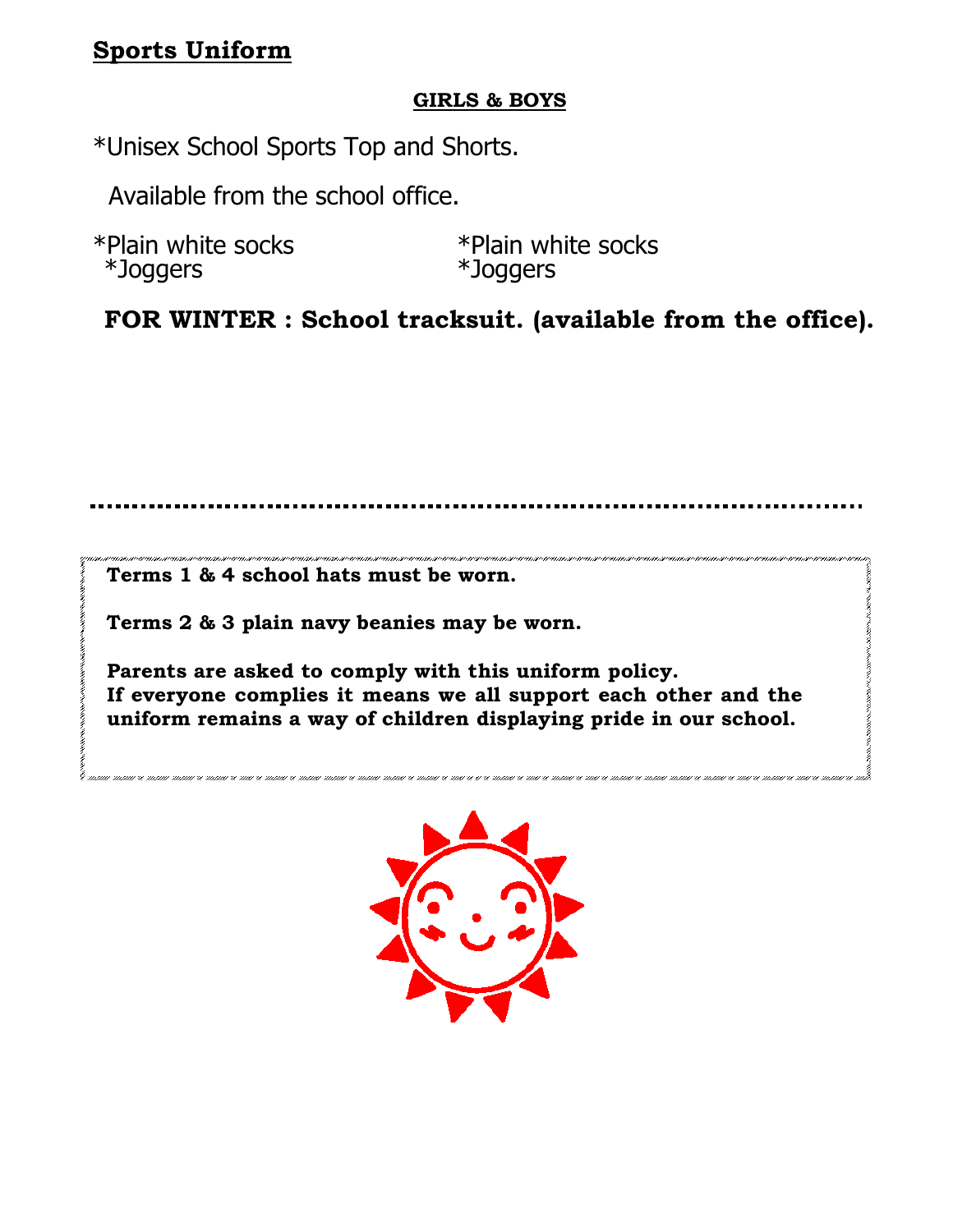#### *Parental Involvement***.**

**Changes to learning methods have made it increasingly important for parents to physically assist in daily classroom routines.**

**Each teacher may have a number of parents involved across all curriculum areas.**

**Parents are always welcome to arrange an interview with their child's teacher in regard to progress or behaviour, at any time during the year.**

**Parents who wish to communicate with staff outside normal school hours should do so by firstly contacting the principal who should be in a position to correctly handle the matter.**

**Attendance at class meetings, returning notes promptly and insuring children have the supplies necessary to participate in classroom activities is the responsibility of the parents and a very positive way of being involved.**

#### *School Council.*

**Is in an advisory body to the principal in areas such as the financial management of the school. Its members are elected from the parent body. Nominations are called and if necessary elections are held at the beginning of each year.**

#### *Policies.*

*Parents are welcome to come into our school to view our School Policies at any time. Please see the Principal or the School Secretary.*

#### *Parent Committees***.**

**These groups of parents and other local community members are a voluntary organization which assists the school community in many areas. The various committees are; sport, fundraising, Deb Ball, classroom helpers, building and maintenance or pastoral care. As well as providing an avenue for families to be involved within the School, these committees raise vital funds to ensure the on-going quality of education that is available to the children. Each family is asked to participate on at least one committee throughout the year and each committee has a member who reports back to the School council.**

#### *Parental Contact.*

**The school Newsletter is sent home each Monday with the eldest family member. It contains information about coming events, details of rosters and any other messages for parents. Email copies are available please see the school. In June and December Written Reports are sent home and Parent Teacher Interviews are held where parents and teachers discuss the child's report with the aid of work samples and their report. The Interviews focus on the child's strengths and areas in need of improvement. In the Senior classes these may be three way, with the teacher, parent and student.**

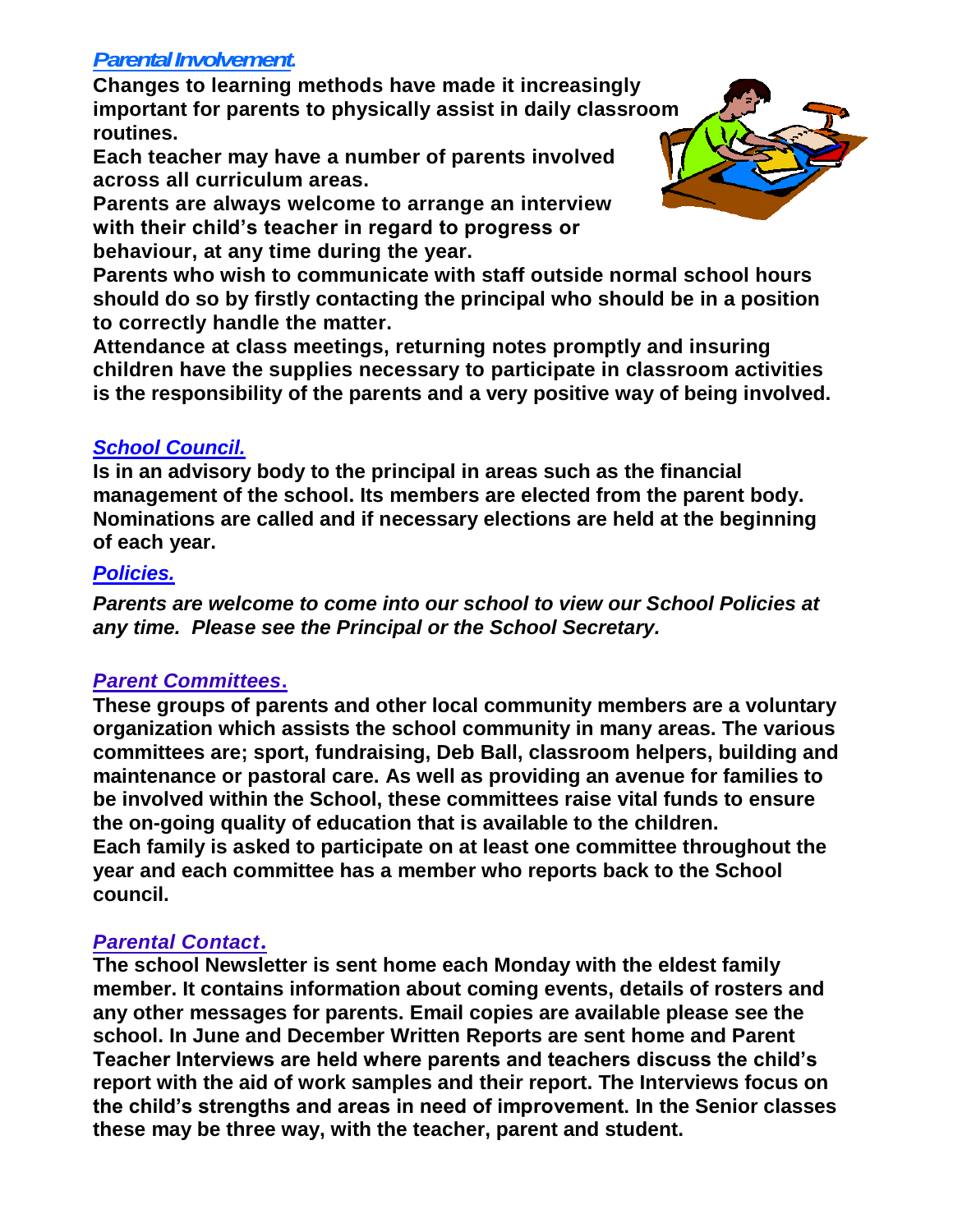# **Student Services.**

#### *TUCKSHOP*

**Tuck-shop is held on Monday and on Fridays. A price list and menu are sent each term alerting parents of normal items that can be ordered.**

**Parents provide this service on Mondays and Fridays in a voluntary basis. Parental assistance in our Tuckshop once a term is greatly**

**appreciated.**

#### *MILK DAILY***.**

**Children are able to purchase milk, juice or water daily at recess as a supplement to the recess that they bring in from home. This program has continued at All Saints after years of participation in the NSW Fresh Milk program.**

#### *LIBRARY.*

**Each child is expected to have a bag suitable for carrying books which may be borrowed from the School Library. Most classes visit the library once a week.**

**Parents are asked to encourage children to use the Library. From 2010 the Library and Media research centre was operating in a refurbished room which includes an** 

**Interactive Smartboard. Most class borrowing is done on Tuesdays.**

#### *BANKING.*

**The school utilizes services of two local banks; the local Westpac branch & the Tumbarumba Community Bendigo Bank.**

**Deposit Books are collected in each classroom on the first day of school and returned after processing.**

**New Account forms are available from Westpac Bank or the Community Bendigo Bank in the main street of Tumbarumba or the school secretary.**

#### *BOOK CLUB.*

**The school sends out brochures from these as they become available. There is no obligation to buy. Parent volunteers run this service.**

**The school receives some books free as a bonus depending on the volume of sales; however, the scheme is run to provide children with access to quality books at a reasonable price.**







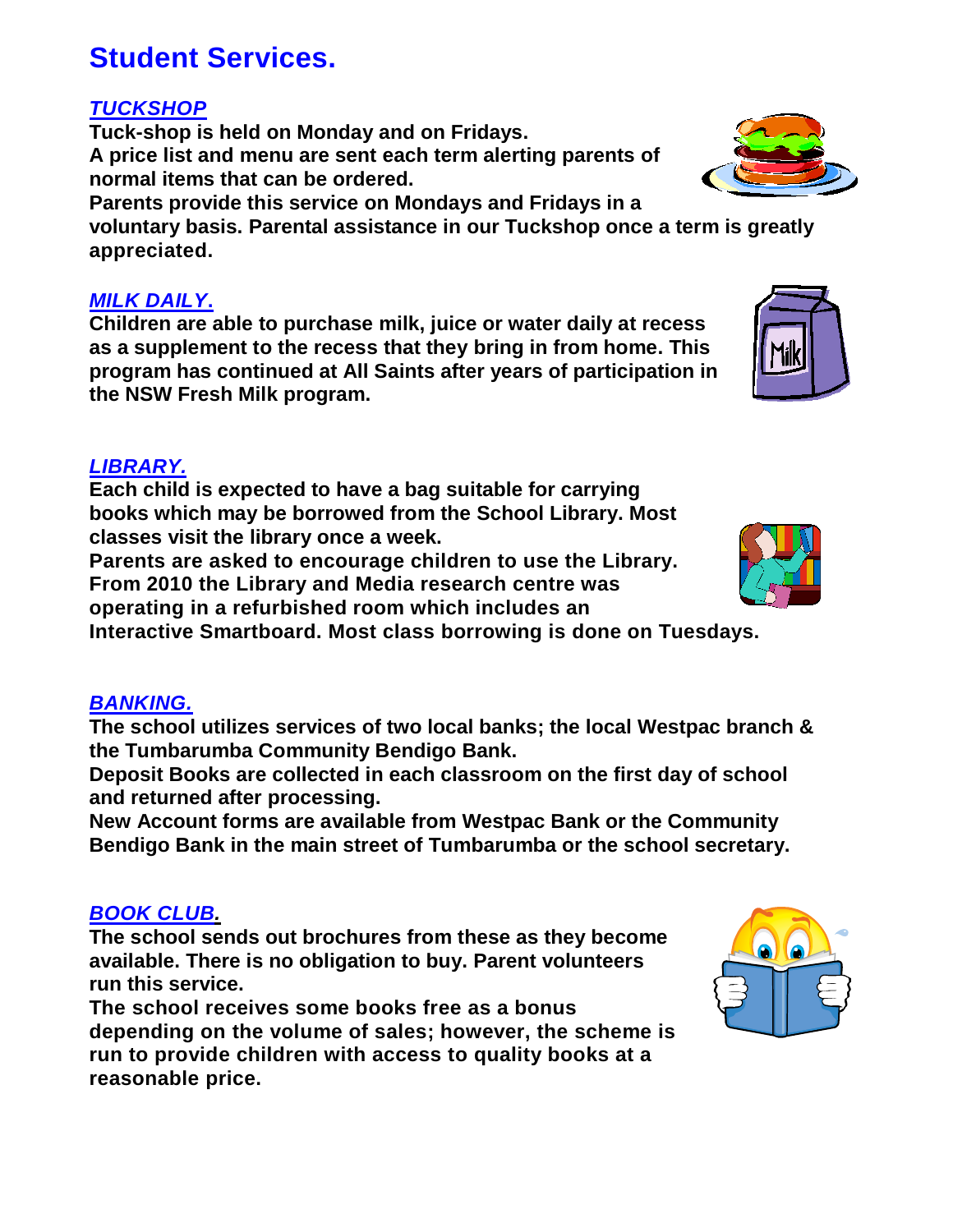# **SPORT.**

**The children participate in weekly PEP programs which promotes both fitness** 

**and skill development.**

**The whole school participates in weekly sport lessons, which exposes the children to a number of sports.**

**During Term 1 or Term 4 swimming activities may be held for the whole school. An intensive week of swimming may be held before the Christmas holidays to refresh swimming skills and develop water confidence and safety.**

**The whole school participates in the Annual Swimming Carnival (events are also held for non swimmers), the Annual Athletics Carnival and also the School Cross Country Carnival.**

**From these carnivals children qualify to represent the school at Deanery and Diocesan carnivals.**

### **REPRESENTATIVE SPORT**

**Children are able to represent the school in a variety of sports. The main ones being Swimming, Athletics, Cross Country, AFL, Rugby League and Netball. There are opportunities for other individual sports where children show talent.**

**Below is a chart of how the representative sport is organized.**

#### *New South Wales Catholic Primary Schools (NSWCPS) - Sport. LOCAL to DEANERY to DIOCESAN to MACKILLOP to NSWPSSA*

- **1. Local – our local sports carnivals.**
- **2. Deanery – small schools around Wagga.**
- **3. Diocesan – all schools in the Wagga Diocese.**
- **4. NSWCPS-MacKillop – the southern half of NSW which includes the Parramatta, Wollongong, Canberra-Goulburn, Wilcanna-Forbes, Wagga Wagga and Sydney Dioceses.**
- **5. NSWPSSA Championships.**
- **6. Australian All Schools Championships.**

**Parents are an invaluable support through the parent sport committee and in transporting and assisting with these events.**